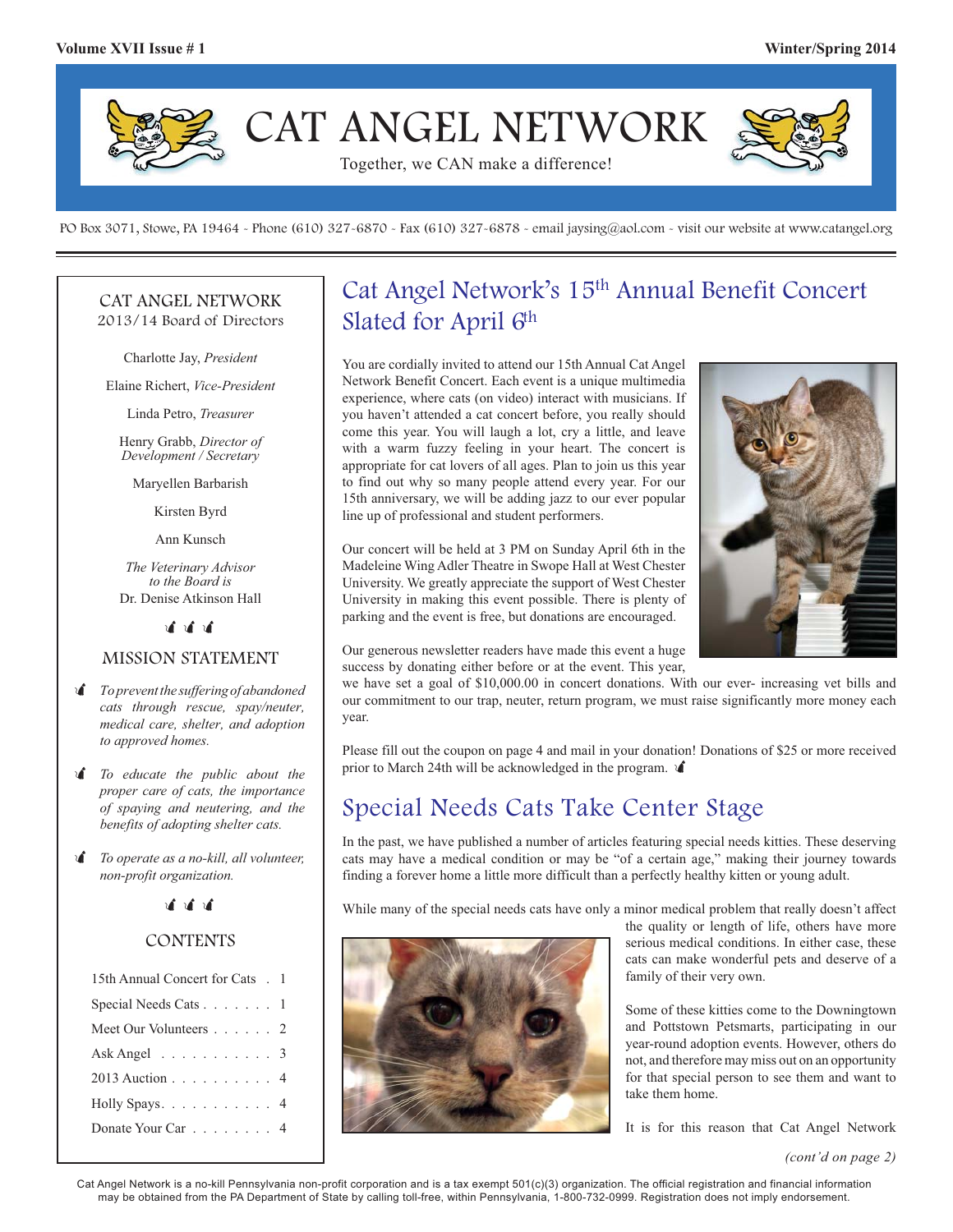held a special adoption event for these Special Needs Kittens for three consecutive weekends in February (Feb 8-9, 15-16, and 22-23). We published full page write-ups of several kitties who, despite some challenges in life, are truly the most special cats you'll find. In fact, if you talk with animal rescuers, you will often hear them say that the animals who have faced the hardest challenges are the ones who seem to be the most grateful for what they have. Many of us see that with people, as well.

By the time this article is published, our special event will have come and gone, but these kitties are available for adoption all year round. In addition, we are pleased to say that this event started out with a great success! Mindy, one of our precious blind kitties who was featured in

# Meet Our Volunteers

One of Cat Angel's multitasking volunteers is **Marian Bell**, who joined CAN in April 2011. Marian first trained to care for the cats at the CAN shelter but because of her obvious "people

skills" she was soon tapped to help with "meet and greet" at PetSmart weekend a d o p t a t h o n s . During her first year volunteering at PetSmart, two



baby kittens were surrendered. "It was the right time" for Marian and husband, Dennis to become foster parents. A third kitten was added a few weeks later. The family fell in love and eventually adopted Benjy and Zena, thus becoming "foster failures." Marian's daughter adopted the third kitten. Several years ago Marian agreed to assume the responsibilities of Shelter Scheduler to her CAN resume.

Born in Scranton and raised in Waverly, PA., Marian graduated from Clark's Summit High School. At the age of 18 she headed to college in Lancaster where she studied Sociology and met her first husband who was from Pottstown. After graduation they spent three years in North Carolina where she worked for a temp agency and then returned to Pottstown. After divorcing she lived in Reading and worked in West Chester before moving to North Coventry with her daughter who is now married and lives nearby. Most of Marian's career has been in the trucking and transportation industry. Since 2000 she has worked in outside sales for UPS.

Marian, who grew up with cats, was picking

a previous newsletter article, was adopted by a wonderful family in late January. It was difficult for Mindy's foster mom to watch her leave, but she realized very quickly that Mindy's new family had just what it took to give Mindy the life she so deserved.

We all deserve a family who will truly love us and help us face the challenges life may bring, and it is easy to adopt a Special Needs or older cat. We

> are here to help you understand all you need to know about the kitty who has found his or her way into your heart. If you are interested in adopting a special needs or older kitty, please visit our website, and submit an application to adopt – or stop by on a weekend and leave your name and phone number, and our Adoption Coordinator will

contact you and help you through the process.

These kitties will always be a special part of our family, and it is our hope that each of them will find the love and happiness they deserve with a new family of their very own!  $\mathbf{\hat{A}}$ 



up cat food at PetSmart one weekend when her husband encouraged her to fill out a volunteer application. These days Marian enjoys her every other Tuesday evening slot in the PetSmart adoption center and every other Friday night helping at the shelter. This leaves her available for the occasional fill-in feed and scoop, meet and greet or training of volunteers.

She and Dennis like to spend summer weekends at their home in Wildwood, NJ. As many CAN volunteers will attest, kitties just seem to find their way to certain people and Marian and Dennis have helped with the rescue of quite a few strays abandoned from seasonal vacationers in Wildwood.

Marian already has enough cats of her own at home but still loves getting her "cat fix" at PetSmart and the shelter every week. She can't imagine a life without cats and obviously Dennis is in agreement as they recently replaced their queen-sized bed with a king in order to have enough room for both human and furry family members.  $\mathbf{A}$ 

Although the first cat did not come her way until she married, **Donna Newman** was quickly hooked and never looked back. Donna spent her early years in



Philadelphia, moving to South Hampton at the age of thirteen. She graduated from William Tennent High School, married and moved to Quakertown. Donna started her career working as an EMT and although fibromyalgia curtailed her ambulance riding days, she still works in the office. Eventually Donna and her two sons relocated to Honeybrook. The boys are married now but she continues her daily trek to Quakertown.

About four years ago, while shopping for cat food at PetSmart, Donna saw a Cat Angel recruitment flyer. She talked with volunteer, Liz Graybeal, completed training and in short order had her first litter of foster kittens. Donna loves fostering kittens, raising and helping to socialize and get them ready for their forever homes. She also volunteers with Forgotten Cats and helps with kitties at Downingtown Animal Hospital.

Presently Donna has three kitties of her own. Only one kitten of her most recent litter remains in the adoption center awaiting his new loving forever home. Two fosters are still at home. Staccato,a three-year-old grey tabby WHO initially needed medication, special food and a lot of TLC from Donna due to a kidney condition. According to Donna he's become a real sweetheart who no longer needs any special care and is looking for a forever home. Quinn is a ten-week-old black and white baby who had a very rough start in life and was very shy, but with Donna's love and attention is now a healthy, happy "attention hog."

CAN is lucky to have a wonderful volunteer like Donna. Surely the many kitties she has lovingly cared for, socialized, and prepared for their forever homes over the past four years,are thankful for Donna's devotion.

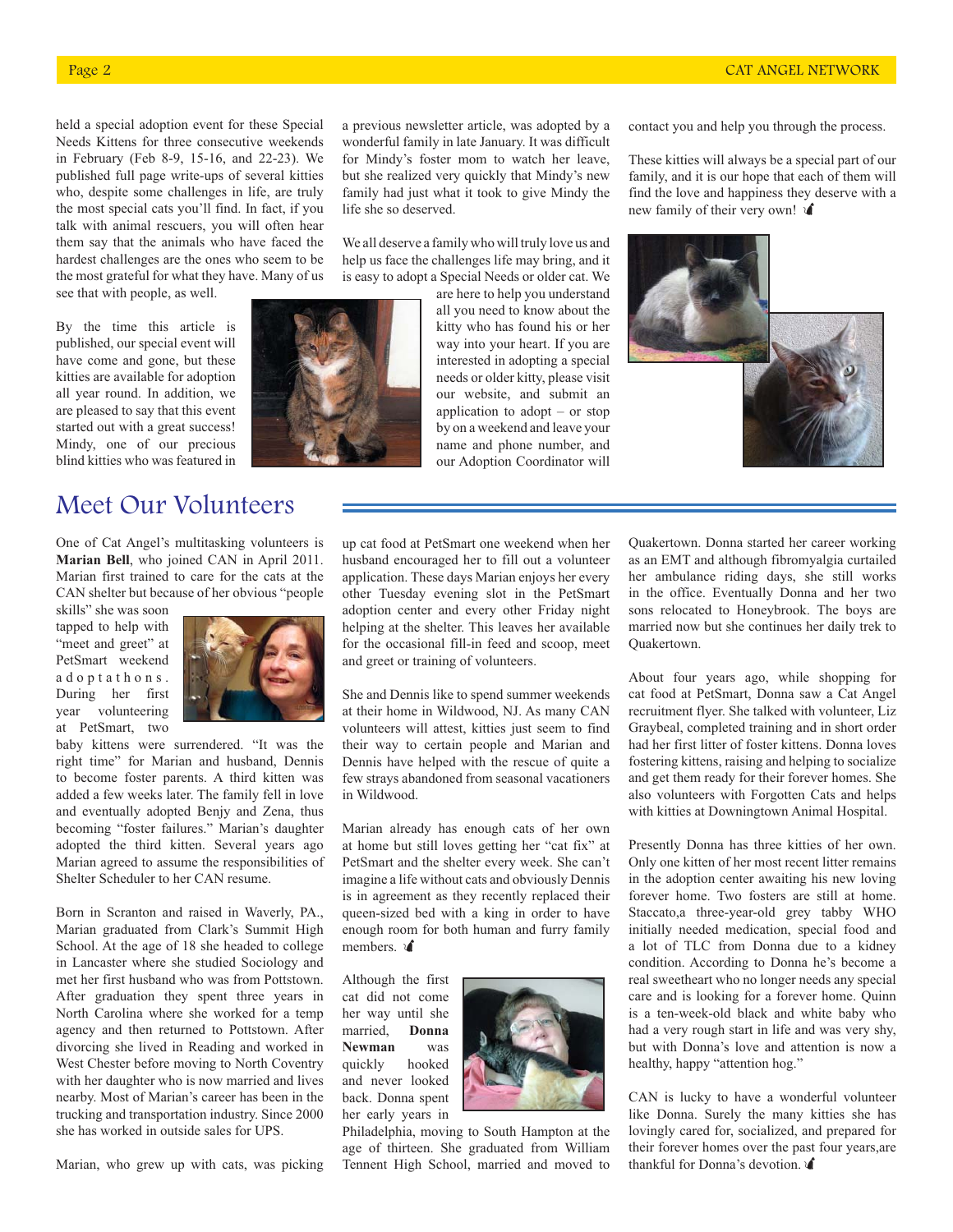## Top Five Emergencies for Cats

**QUESTION:** I consider myself to be a very responsible pet owner and try to give my cat the best of care. In the past I have sometimes rushed my cat to an emergency clinic only to discover that the problem was a minor issue. How do I know when my cat truly needs to be taken to the vet immediately, as opposed to waiting until the next day and seeing my regular vet? Going to an emergency vet clinic can be quite costly, but I don't want to hesitate if there is a true crisis.

**ANSWER:** This is an excellent question and one that we often hear from our adopters and foster parents. Although minor ailments like the sniffles or sneezing can wait until the next day, some conditions need to be treated immediately, and hesitation of even a few hours can mean the difference between life and death. Knowing what signs to look for is crucial in determining when to seek emergency care for your cat. Below is a list of some of the most common cat emergencies and their signs. These "top five emergencies in cats" are condensed from an article on the website CatHealth.com.

**Urethral Obstruction:** This is a condition in which a cat, usually male, is unable to urinate due to a blockage in the urethra (the tube leading from the urinary bladder to the outside environment).

Cats will show a sudden onset of restless behavior which includes frequent trips in and out of the litter box. They will often attempt to urinate in unusual places such as in a bath tub or on a plastic bag. You may notice a very small stream of urine that contains blood. More often than not, despite a cat's straining, there may be no urine or even just a drop produced. In later stages of the obstruction, cats may cry loudly, vomit, and become lethargic.

You should consider these signs a serious emergency and seek veterinary care immediately. There are reports of cats developing kidney failure and dying within 12 hours after the onset of signs. Expect your cat to be hospitalized at least 36 hours for treatment of this condition which may include a urinary catheter, intravenous fluids, and pain management. Female cats are less likely to become obstructed due to their wider urinary tract.

**Toxicities (Poisoning):** The combination of their curious nature and unique metabolism

(the way their body breaks down chemicals) makes cats very vulnerable to toxins. Owners are often not aware that their home contains multiple products that are poisonous to their feline companions. The most common cat toxins include antifreeze, Tylenol, rat or mouse poison, and poisonous plants, such as lilies.

The signs your cat displays depend on what type of poison they have encountered. Antifreeze will often cause wobbliness or a drunken appearance first, and then progresses to vomiting/weakness



as the kidneys fail. Tylenol may cause an unusual swelling of the head and changes the cat's blood color from red to chocolate brown. Rat or mouse poison interferes with blood clotting so you may see weakness from internal blood loss or visible blood in urine or stool. Cats that are experiencing lily poisoning will often exhibit signs of depression, vomiting, diarrhea, and lack of appetite (anorexia).

**Breathing Problems:** Many times cats hide the signs of breathing problems by simply decreasing their activity. By the time an owner notices changes in the cat's breathing, it may be very late in the progression of the cat's lung disease. There are several causes of breathing changes but the most common are feline asthma, heart or lung disease.

**Sudden inability to use the hind legs:** Cats with some forms of heart disease are at risk for developing blood clots. Many times these clots can lodge in a large blood vessel called the aorta where they can prevent normal blood flow to the hind legs. If your cat experiences such a blood clotting episode (often called a saddle thrombus or thromboembolic episode), you will likely see a sudden loss of the use of their hind legs, painful crying, and breathing changes.

On arrival at the emergency room, your pet



will receive pain management and oxygen support. Tests will be done to evaluate the cat's heart and determine if there is any heart failure (fluid accumulation in the lungs). Sadly, such an episode is often the first clue for an owner that their cat has severe heart disease. In most cases, with time and support, the blood clot can resolve, but the cat's heart disease will require life-long treatment.

**Sudden Blindness:** A sudden loss of vision is most likely to occur in an older cat. The most common causes are increased blood pressure (hypertension) that may be due to changes in thyroid function (hyperthyroidism) or kidney disease. There are some cats that appear to have hypertension with no other underlying disease.

Sudden blindness should be treated as an emergency and your veterinarian will measure your cat's blood pressure, check blood tests, and start medications to try to lower the pressure and restore vision.

Anytime you notice a change in your cat's eyes, whether they lose vision or not, you should consider this an emergency and have your pet seen by a veterinarian as soon as possible.



Although these are listed as the "top five emergencies," there are other conditions that can be life-threatening. Knowing your own cat and his or her typical behavior is the best way of ensuring that you will notice something that is outside the norm. Calling your vet with the symptoms will give you the proper guidance as to how you can proceed to safeguard the wellbeing of your beloved companion.